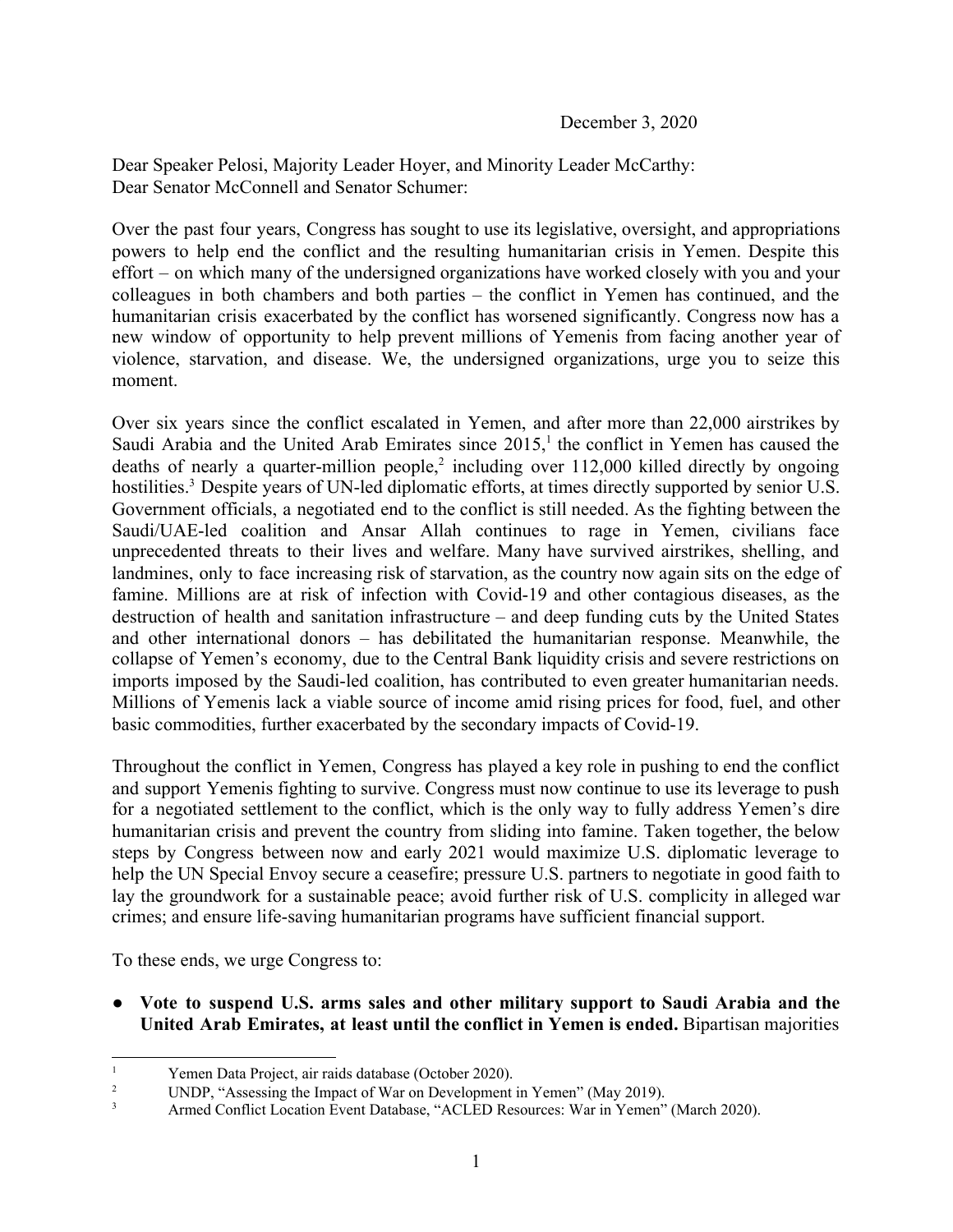in Congress have voted several times to curtail arms sales and other military support to the Saudi/UAE-led coalition, but the will of Congress has been stymied repeatedly by vetoes and threats thereof.<sup>4</sup> Worse, in its final weeks in office the Trump administration has notified Congress of arms sales to the UAE totaling more than \$23 billion, including over \$10 billion in munitions, which would send a signal of impunity for UAE violations and indifference to the civilian consequences of the conflict in Yemen.

Suspending U.S. arms sales will prevent further civilian casualties from Saudi/UAE airstrikes, which are responsible for the majority of civilians killed and maimed by fighting. Moreover, a significant number of Saudi and UAE airstrikes have been cited as likely violations of the laws of war, and the documented use of U.S.-sold munitions for many of these airstrikes has left State Department officials concerned that U.S. arms sales could expose them to criminal liability for aiding and abetting war crimes. Suspending U.S. arms sales to Saudi Arabia and the UAE also will support international efforts to negotiate a ceasefire and invigorate peace talks, by making clear to the warring parties that Congress does not support any efforts to continue the conflict. President-elect Biden has stated repeatedly his intention to "end U.S. support for the Saudi-led conflict in Yemen" and to halt U.S. arms sales; Congress should support this policy by ending logistical support, intelligence sharing, targeting assistance, and spare parts transfers for Saudi-led coalition airstrikes, and make clear it opposes further arms sales to both Saudi Arabia and the UAE, at least so long as the conflict in Yemen continues.

● **Hold early hearings on the Biden administration's plans to address the conflict and the humanitarian crisis in Yemen.** At key moments during the conflict in Yemen, Congress's continued focus on the conflict has helped to advance negotiations and prevent military actions of potentially catastrophic consequence. A 2018 bipartisan Senate letter warning against a disastrous UAE-led attack on the critical port city of Hodeidah is credited with helping deter the assault, and the Senate's bipartisan passage of the War Powers Act resolution in November 2018 set the stage for the Stockholm Agreement. Continued attention by the 116th Congress to the conflict in Yemen – including multiple hearings featuring Yemeni civil society leaders as witnesses – also helped focus diplomatic and media attention on the conflict, maintaining pressure on the warring parties to negotiate.

The conflict in Yemen has worsened over the course of 2020. Despite calls from the UN Secretary-General for a Covid-19 ceasefire, airstrikes in the first half of 2020 were more than double the previous six months and hit civilians or civilian objects nearly 40 percent of the time, shelling by Ansar Allah in populated areas has resulted in civilian death and injuries, seven new frontlines emerged, and over 160,000 Yemenis were driven from their homes this year by fighting. Given the number of international conflicts and crises facing the 117th Congress and the Biden administration, Congress must take this opportunity to press the new

<sup>4</sup> In 2019, bipartisan majorities in both chambers of Congress voted to end U.S. military support for the Saudi/UAE-led coalition in Yemen, and to block over \$8 billion in arms sales to Saudi Arabia and the UAE; President Trump vetoed all four of these resolutions, and Congress failed to override those vetoes. Additionally, White House officials were reported to have staunchly opposed a provision in the House version of the FY2020 National Defense Authorization Act that would have suspended transfers of U.S. munitions to Saudi Arabia and the UAE for one year; the provision was excluded from the final bill after President Trump threatened to veto the NDAA over it.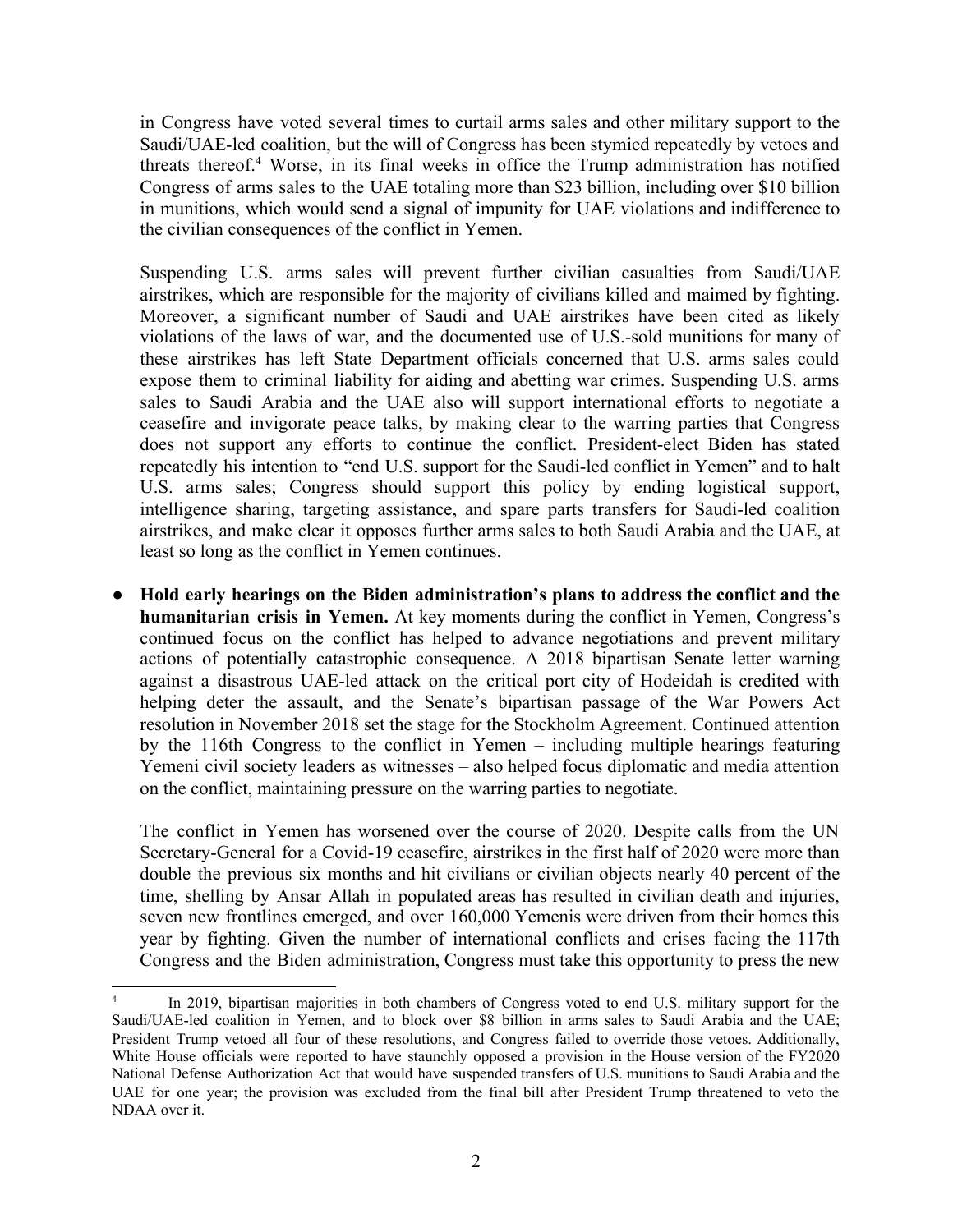administration to use its diplomatic leverage, by making clear that Yemen should be an early policy focus.

● **Publicly call for the restoration and expansion of U.S. humanitarian funding to all parts of Yemen.** Under the Trump administration, USAID suspended most funding for humanitarian NGO activities in territory controlled by Ansar Allah. This had the effect of scaling back the humanitarian response – including key health, water, sanitation, and other interventions – exactly as Covid-19 and an escalation in fighting increased the need for aid. Although we share USAID's concerns about Ansar Allah constraints on humanitarian access, the approach taken by other donor governments and the United Nations – setting clear red lines and negotiating for access – has proven more effective in protecting humanitarian action from abuse and allowed life-saving aid to continue reaching Yemenis in this time of great need.

Today, as Yemen sits on the edge of famine, large-scale conflict, economic collapse, natural disasters like flooding and locusts, and a global pandemic, the key impediment to effective humanitarian relief is funding shortfalls, not humanitarian access. In such dire circumstances, withholding funding for some humanitarian activities in order to leverage improved operating conditions for others simply cannot be justified. NGOs are ready and able to deliver life-saving assistance in Yemen in accordance with humanitarian principles, but need U.S. funding and diplomatic engagement to do so. USAID's efforts to identify carve-outs for "life-saving activities" have been too narrow to deliver an effective humanitarian response. An early 2021 decision by the Biden administration to lift the USAID suspension and expand support for humanitarian operations in all parts of the country would inject tens of millions in additional aid funding, including for food and for health and sanitation projects desperately needed as Yemen struggles with averting famine and responding to Covid-19. By insisting that the suspension be reversed and that more funding is needed, Congress can indicate to the new administration that humanitarian assistance in Yemen is a priority.

● **Publicly urge other donors to make good on their commitments and generously fund the UN humanitarian response.** The 2020 humanitarian response in Yemen has fallen nearly \$2 billion short of what is required, at a time of unprecedented levels of humanitarian need. There is a renewed threat of famine this year, with the UN Secretary-General warning that "millions of lives may be lost" without urgent action; almost half of all children under five will be malnourished by the end of 2020. There has been a decline in aid to Yemen from a number of donors, but the 2020 drop in assistance compared with previous years is due largely to reductions by Saudi Arabia (which contributed \$1.06 billion in 2019, but only \$300 million in 2020); the UAE (\$420 million in 2019, \$0 in 2020); and Kuwait (\$93.6 million in 2019, \$0 in 2020), in addition to the U.S. aid suspension noted above. Gulf governments at times have cited the U.S. aid suspension in justifying their own funding cuts, but when pressured publicly in October Saudi Arabia quickly ended months of standoff with the UN and signed funding agreements for more than a quarter-billion dollars. (Public pressure has not yet cowed the UAE to contribute.) Gulf donors must provide unconditional, principled humanitarian funding to address needs to the worst affected parts of the country. Other donors, including some European governments, have also reduced their funding in the absence of U.S. leadership. The transition between the Trump and Biden administrations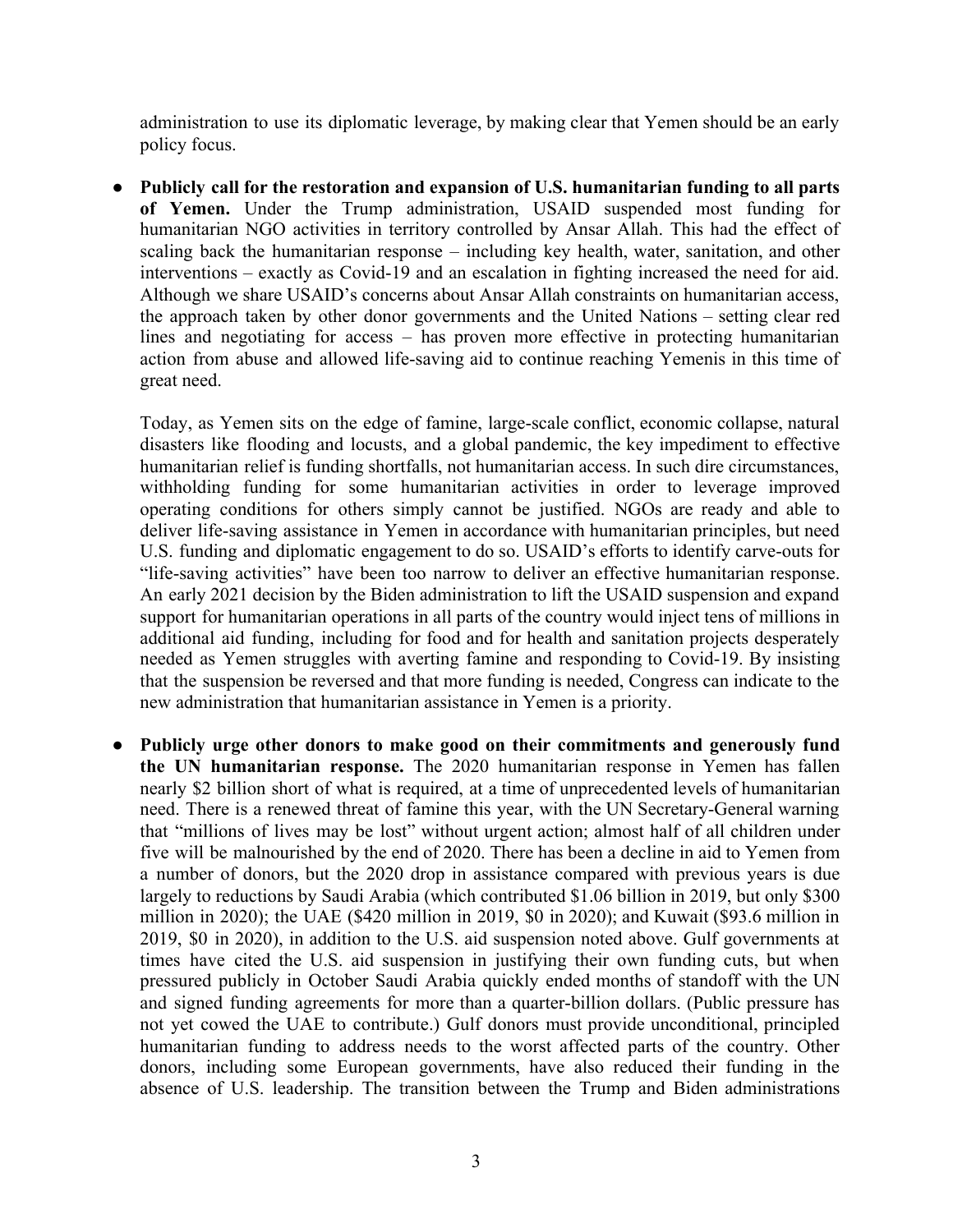presents an opportunity for Congress to signal its expectation that at the very least, Saudi Arabia and the UAE must adequately fund the humanitarian response to the crisis caused by both countries' intervention in Yemen.

- **● Pressure the warring parties to end their weaponization of food, fuel, and other imported commodities.** Yemen is exceptionally reliant on imports, which remain subject to duplicative inspections and taxation, causing lengthy delays and resulting in exorbitant prices for most Yemenis. Sana'a Airport has been closed to civilians and regular cargo for four years, preventing sick civilians from travelling abroad for urgent medical care and blocking humanitarian and commercial supplies from entering the country. A new competition for influence over fuel markets erupted in June, driving up food prices, cutting off water to large numbers of people, and forcing hospitals to go dark in the midst of a pandemic.
- **Provide ample funding to support a robust Covid-19 response in Yemen.** The decimation of Yemen's health sector by the conflict makes precise calculations difficult, but it is estimated that at least 85,000 Yemeni civilians are at risk of death due to Covid-19. Although a lack of widespread testing means positive cases are more likely to be severe (especially given severe shortages of Covid-19-related medical equipment and supplies), it is alarming that the official case fatality ratio for Covid-19 in Yemen is more than five times higher than the global average, and higher than in any other country in the world. As noted above, the international humanitarian response in Yemen is woefully underfunded; to date, the Covid-19 water and sanitation cluster has received only 19.5 percent of the funding needed for 2020, while the Covid-19 health cluster has received only 24.3 percent of necessary funding.
- **Make clear Congress's concerns about the humanitarian consequences of designating Ansar Allah as a terrorist organization.** Media reports indicate the Trump administration is considering a legal designation of Ansar Allah or its members and affiliates as a Foreign Terrorist Organization (FTO) or Specially Designated Global Terrorist (SDGT) group, which could have catastrophic impacts on the world's largest humanitarian crisis and response, while also hampering UN-led efforts to secure a ceasefire and start to peace talks. Ansar Allah are not a niche armed group with limited control over a small sliver of territory or population; rather, they are the de facto authorities with control over one-third of Yemen's territory where 80 percent of Yemen's population lives. A formal U.S. terrorist designation would exacerbate humanitarian needs, further devastate Yemen's economy, and hamstring the ability of humanitarian agencies to respond, by severely restricting their ability to engage with staff from the Health Ministry or other government agencies controlled by Ansar Allah. Should a designation move forward notwithstanding the potential humanitarian risks, Congress must urge the U.S. Government to mitigate the impact on humanitarian operations and the civilian population by pursuing an OFAC General License and other authorizations necessary to allow continued humanitarian assistance in Yemen. Humanitarians must be enabled to respond at scale and move quickly to meet evolving and deteriorating needs, but a designation would add new barriers and constraints to the already complex operating environment in Yemen.

Only through a political settlement can the conflict and the humanitarian crisis in Yemen be resolved. Action by Congress to suspend Saudi and UAE arms sales and other U.S. support to